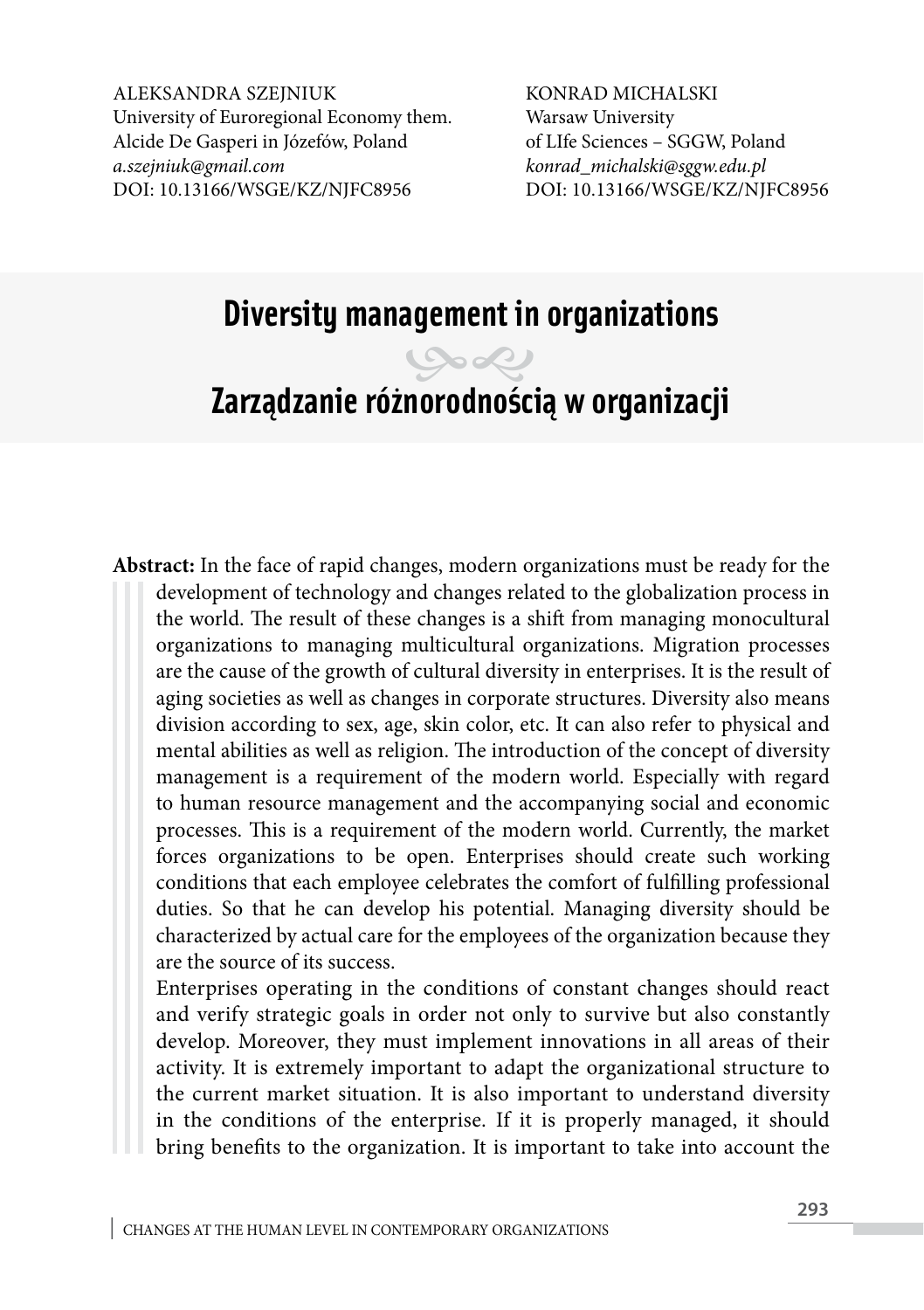requirements and needs of both employees and customers. These activities should become a norm or even a standard in order to build a competitive advantage of an organization.

- **Keywords**: management, diversity, tolerance, multiculturalism, change, human resources.
- **Streszczenie:** W obliczu szybkich zmian nowoczesne organizacje muszą być gotowe na rozwój technologii i zmiany związane z procesem globalizacji na świecie. Efektem tych zmian jest przejście od zarządzania organizacjami monokulturowymi do zarządzania organizacjami wielokulturowymi. Procesy migracyjne są przyczyną wzrostu różnorodności kulturowej w przedsiębiorstwach. Jest to efekt starzenia się społeczeństw oraz zmian w strukturach korporacyjnych. Różnorodność to także podział ze względu na płeć, wiek, kolor skóry itp. Może również odnosić się do zdolności fizycznych i umysłowych oraz religii. Wprowadzenie koncepcji zarządzania różnorodnością jest wymogiem współczesnego świata. Zwłaszcza w odniesieniu do zarządzania zasobami ludzkimi i towarzyszących mu procesów społeczno-gospodarczych. To wymóg współczesnego świata. Obecnie rynek wymusza na organizacjach otwartość. Przedsiębiorstwa powinny tworzyć takie warunki pracy, aby każdy pracownik cieszył się komfortem wypełniania obowiązków zawodowych. Aby mógł rozwijać swój potencjał. Zarządzanie różnorodnością powinno cechować się faktyczną dbałością o pracowników organizacji, ponieważ to oni są źródłem jej sukcesu.

Przedsiębiorstwa działające w warunkach ciągłych zmian powinny reagować i weryfikować cele strategiczne, aby nie tylko przetrwać, a także stale się rozwijać. Ponadto muszą wdrażać innowacje we wszystkich obszarach swojej działalności. Niezwykle ważne jest dostosowanie struktury organizacyjnej do aktualnej sytuacji rynkowej. Ważne jest również zrozumienie różnorodności w warunkach przedsiębiorstwa. Odpowiednio zarządzana powinna przynieść organizacji korzyści. Ważne jest uwzględnienie wymagań i potrzeb zarówno pracowników, jak i klientów. Działania te powinny stać się normą, a nawet standardem w celu budowania przewagi konkurencyjnej organizacji.

**Słowa kluczowe**: zarządzanie, różnorodność, tolerancja, wielokulturowość, zmiana, zasoby ludzkie.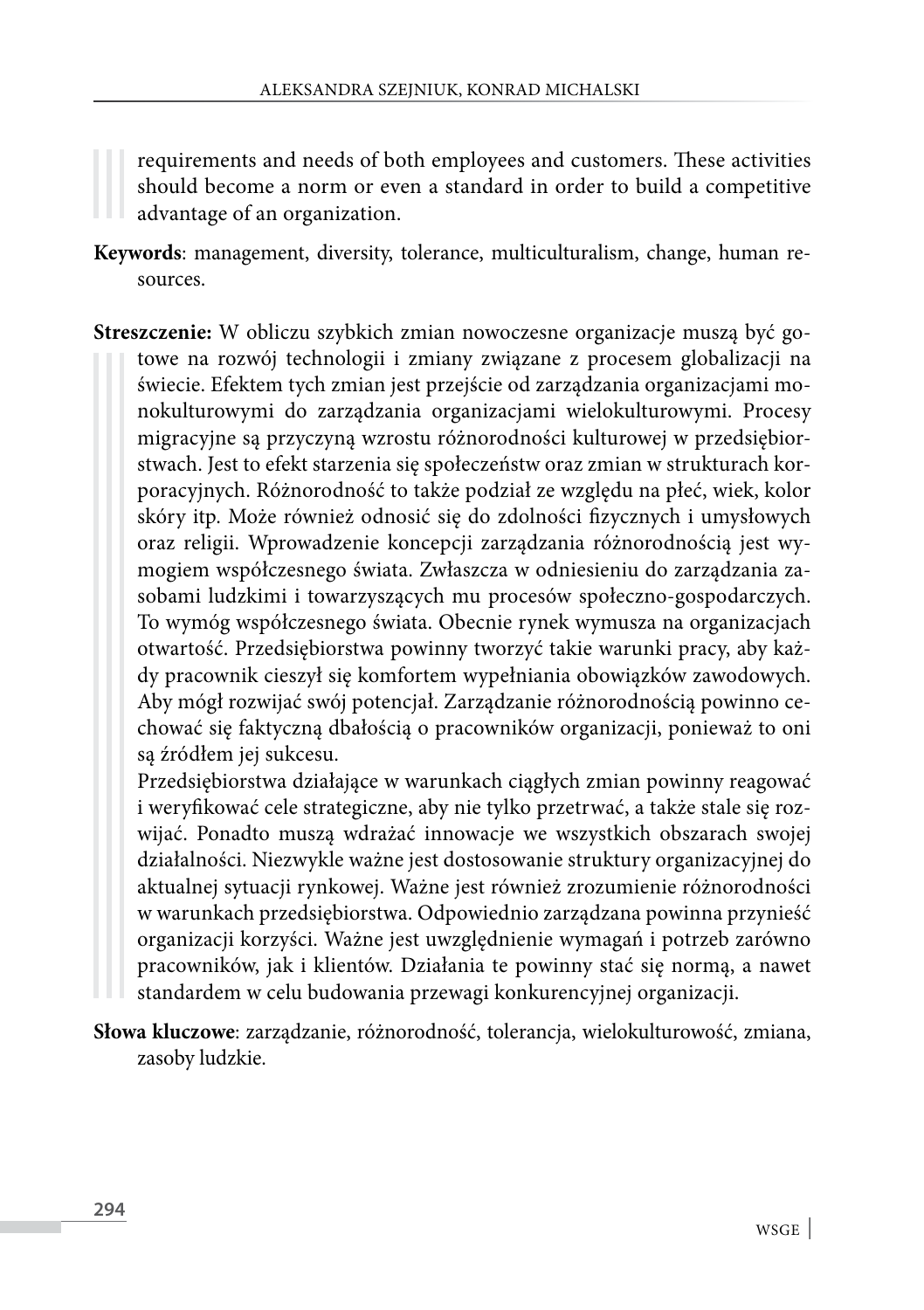#### **Introduction**

Today, diversity is an inherent feature of societies worldwide. Countries belonging to the EU must respect all solutions in the field of diversity management in organizations. This mainly applies to areas such as  $^1$ :

- 1. The organization should eliminate phenomena related to discrimination and exclusion.
- 2. Develop a competitive advantage based on human capital.
- 3. Modern organizations must be geared to constant changes.

Diversity management should combine the mission of the organization and its culture, and above all, of employees. Creating an organizational culture that fosters respect for diversity becomes a showcase in a competitive market. As part of these activities, it is extremely important to provide employees with a work-life balance. In addition, preventing discrimination, mobbing and harassment. Respecting human rights, ensuring professional development and improving qualifications. Social differentiation is a product of the advancement of time and community development. There is an objective differentiation of people in the linguistic, moral, political and geographical spheres. Only companies with a diverse staff in terms of gender, age.

The differentiation of societies took place as a result of economic and political changes as well as the transfer of cultural patterns in the processes of globalization. There is a belief that diversity promotes the achievement of economic effects and, above all, increases the competition of organizations on the market. As a result of globalization, organizations must function in a diverse environment.

The awareness of the importance of diversity makes it easier for organizations to attract not only new employees but also clients. Employees from different cultural backgrounds guarantee the use of original and innovative solutions in organizations.

The aim of the chapter is to analyze the diversity management in an organization. It presents the factors that are taken into account when deciding

<sup>&</sup>lt;sup>1</sup> M. Branka, *Equal rights, equal opportunities (in) equal reality or the European gender equality policy*, [electronic document] 2010, p. 74.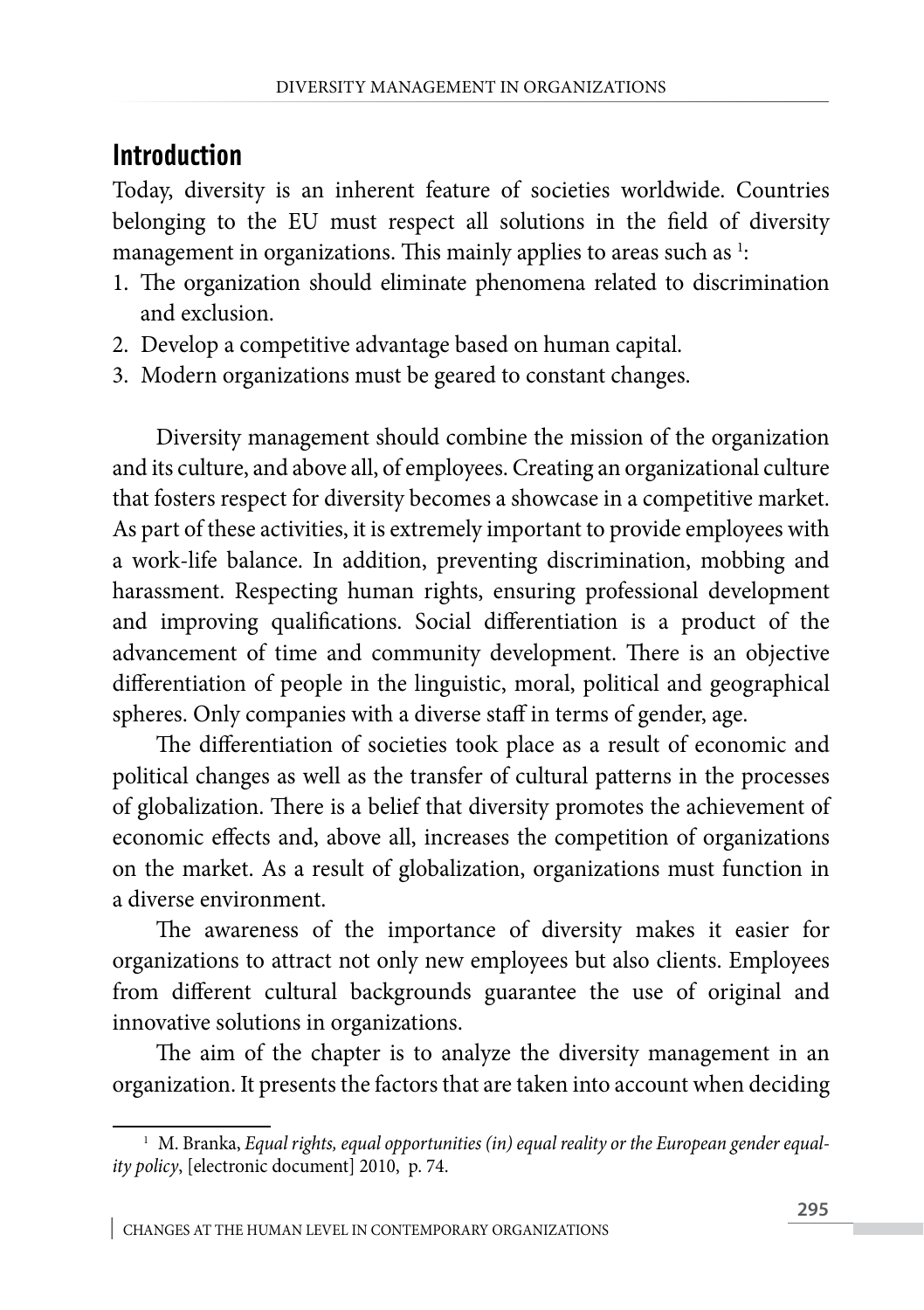on the implementation of the principles of diversity, especially in human resource management.

The basis of the study is a critical analysis of the literature on the subject and descriptions of diversity management practices in organizations that accept diversity as one of their organizational values.

#### **The role of human resource management in organizations**

Human resources management is a comprehensive approach to the acquisition, employment and improvement of human skills. The goal of human resource management is to improve the efficiency of the organization through employees. As well as ensuring the ethical dimension of all activities that develop employees' potential. Management activities within human resources play an important role in shaping human resources management, the functioning of HR departments, as well as organizational transformations<sup>2</sup>. Personnel resources are considered the most important components of an organization. Despite the presence of advanced technologies, the position of people and their values has become paramount in the functioning of various organizations. Achieving the effectiveness of the entity is possible by developing the effectiveness of individual employees. Organizations are of a social nature. Therefore, the shape of human resources is decisive for the quality and functioning<sup>3</sup>. The area of management is an important basis for increasing entrepreneurship in the organization, the effectiveness of decisions made, as well as the effectiveness of the entire employee team. Human resource management plays an important role in transforming employees into business partners in organizations. To ensure a high level, the organization manages and directs the development of personnel potential. Modern human resource management enables the creation of development opportunities, building a sense of belonging, and adopting the employer's attitude of openness to team

<sup>2</sup> M. Amstrong, S. Taylor, *Human Resource Management*, Wolters Kluwer Polska, Warsaw 2016, pp. 23–26.

<sup>3</sup> G. Filipowicz, *Organizational development through employee efficiency development,* Wolters Kluwer Polska, Warsaw 2013, pp. 15–37.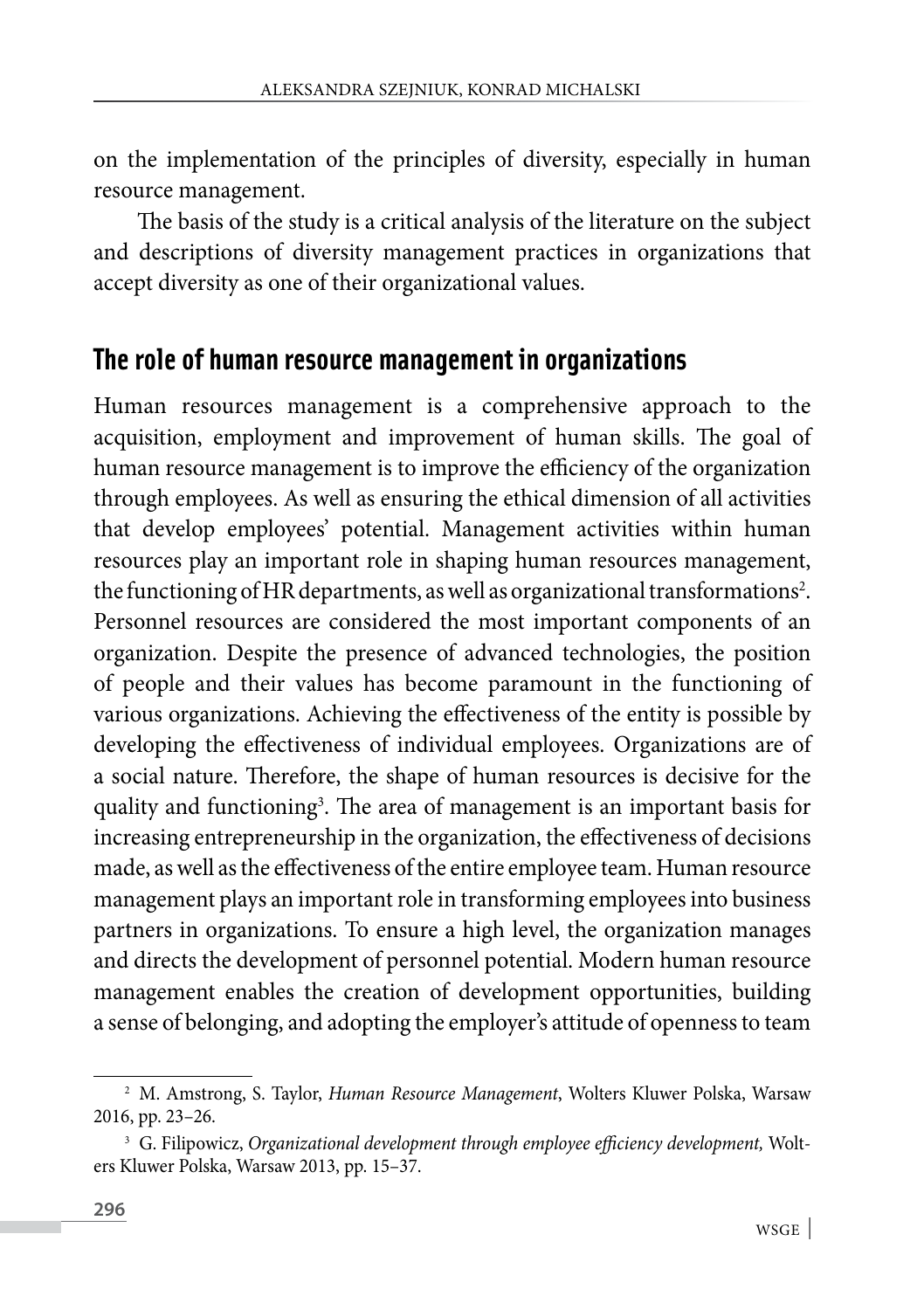initiatives. Properly shaped and improved human resources may constitute an important factor of competitive advantage. Changing the attitude towards personnel from the level of employees at various levels to cooperators or business partners is an element of using HRM to achieve higher goals in the enterprise in its market environment in accordance with the set mission and vision and long-term forecasts of activity<sup>4</sup>. Human resource management plays an important role in managing employee motivation. It can be the main way to construct motivation and training systems in the professional environment. The evolution of personnel policy in organizations is conducive to the involvement and strengthening of the role of HRM for the benefit of shaping employees, knowledge, consulting or niche specializations available only within the scope of the activity of a given entity<sup>5</sup>.

In the employee market, human resource management is gaining a new role, e.g. using human resources as a strategic partner in the fight for acquiring and developing talents. In areas based on creative work, HRM is an important area of risk management, especially in design and innovative companies. Elements of HRM play an important role in shaping human resources. This may apply to economic clusters, technology ports, etc. Developing the potential of employees, including creative thinking and acting, is the basis of effectiveness achieved by human resource management. This is joined by specialized and relatively narrow areas, such as knowledge management, which allow for the emergence of a network approach, identification of cluster coordinators, work leaders and many other activities<sup>6</sup>. The focus of modern organizations on finding gaps and unused potential of employees prompts the use of HRM solutions for business operations. Thus, human resource management becomes crucial against the background of age, ethnic or other diversity.

<sup>4</sup> A. Stasiak, *We are not looking for employees but partners*, ICAN Institute, 21/02/2020 Nationale – Niderlanden 2020, pp. 11–20.

<sup>5</sup> L. Maziarz, *Managing the motivation of experts – on the example of specialists from the IT industry*, CeDeWu, Warsaw 2016, pp. 72–93.

<sup>6</sup> S. Olko, *Knowledge management in clusters and networks in creative industries*, CeDeWu, Warsaw 2017, pp. 81–90.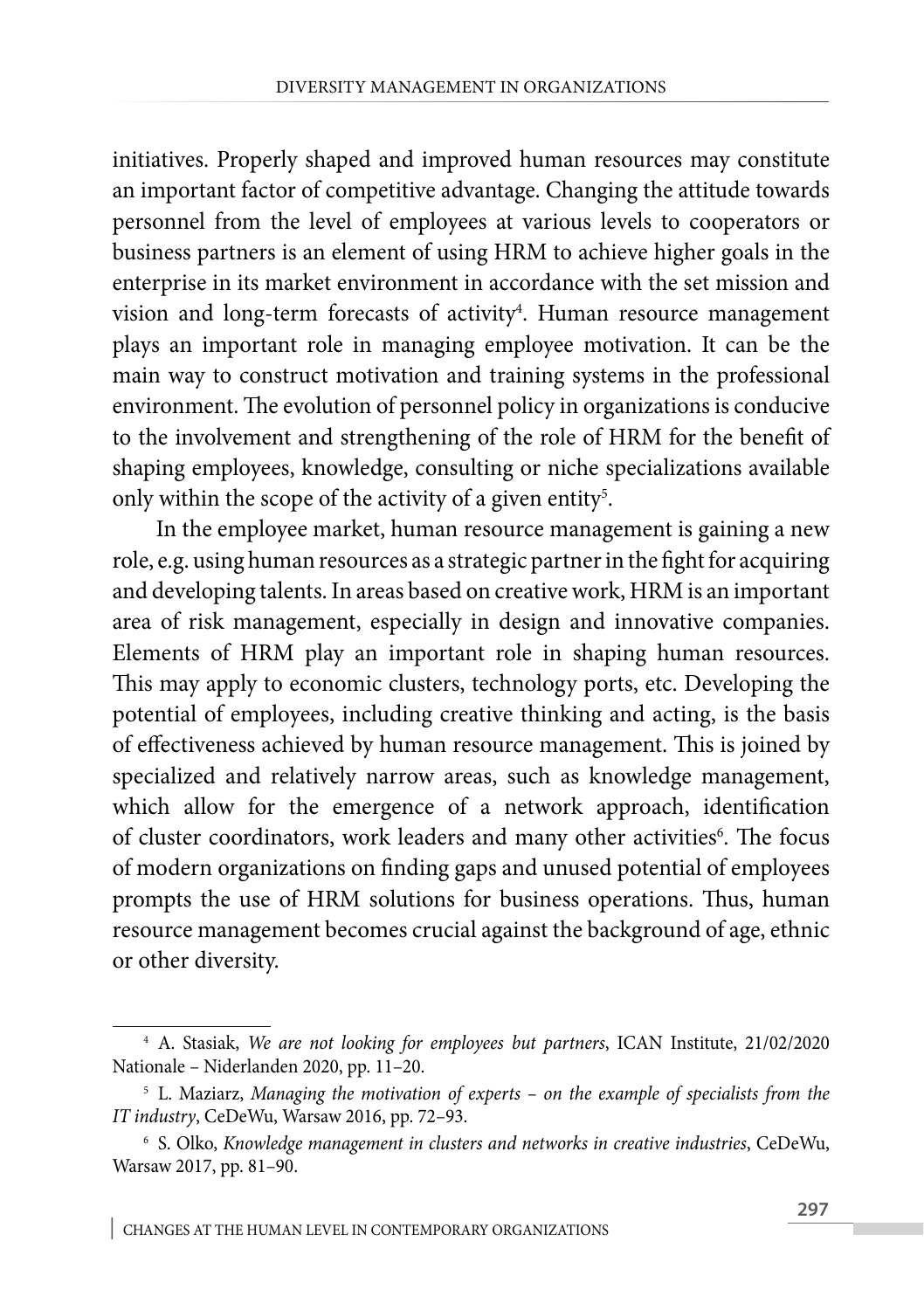#### **Diversity as a challenge**

Diversity management is an issue of importance to many organizations. It is the result of changes taking place within the whole society, which result in the diversity of the workforce. There is a significant increase in migration processes, which cause the society to become multicultural. The reason for the increase in diversity is globalization, the aging of societies and the transfer of production to countries with cheaper labor. The organization's interest in diversity issues is also due to economic reasons. Innovation in various areas of life may mean various activities or processes involving the implementation of new ideas on the basis of existing realities $\mathfrak{z}.$ 

It is becoming a common belief that diversity can be conducive to achieving economic or competitive advantage in the marketplace. Enterprises aware of the importance of diversity quickly attract new employees from different cultures. This gives them a guarantee of the emergence of new ideas and innovative solutions to issues related to the organization. Diversity and multiculturalism in enterprises concerns the attitudes and behavior of individuals. The basic attitudes that members of the organization should adopt are: understanding, empathy, tolerance and willingness to communicate<sup>8</sup>:

- understanding the purpose of this element is to understand the nature and importance of diversity and multiculturalism. Managers need to understand that cultural factors make people behave differently and that differences between people do exist and must be accepted and respected. You must not treat everyone equally, even if the organization has an equal opportunities policy,
- $\blacksquare$  empathy it is an element that is related to understanding others thanks to the ability to empathize with their situation. By getting to know each other better, group members can increase their ability to collaborate effectively,

<sup>7</sup> M. Sitek, *Ecological development of the economy as an opportunity to increase employment in the European Union*, Journal of Moderm Science, TOM 2/33/2017, Józefów, 2017, p. 121.

<sup>8</sup> R. Griffin, *Fundamentals of organization management*, PWN, Warsaw 2004, p. 174.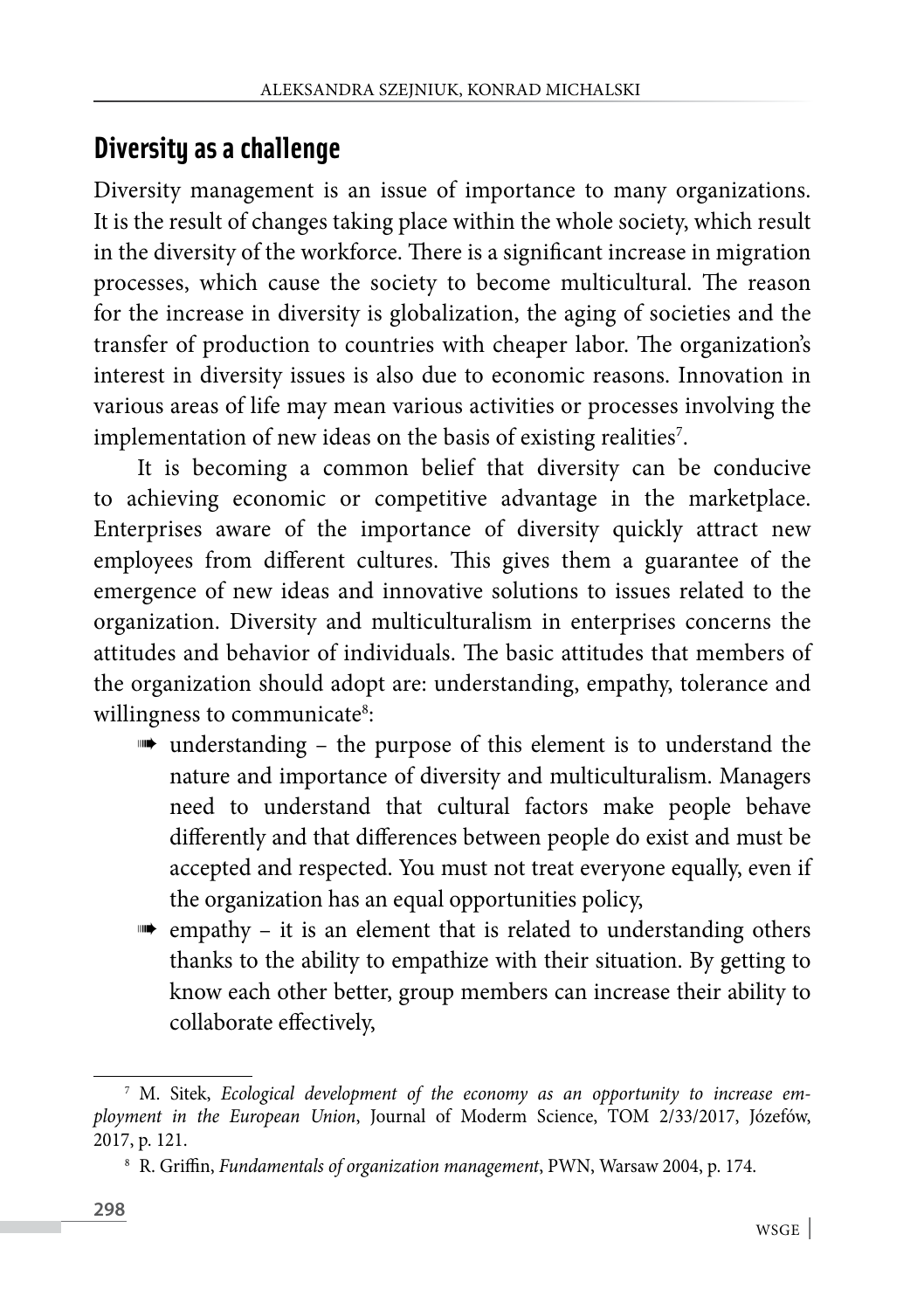- **the team** to understand others and  $\mathbf{r}$ may even try to empathize with them, some may not accept certain behaviors of other group members or find them undesirable,
- $\blacksquare$  willingness to communicate problems are often exaggerated because employees are afraid to openly discuss issues related to diversity or multiculturalism or are not willing to do so. Often, what was a minor problem at the beginning can turn into a much bigger conflict in the absence of proper communication.

The attitudes discussed will help members of a culturally diverse organization to cooperate better. The effectiveness of work in such an environment is influenced by the social and emotional skills of employees. Awareness and the ability to solve and maintain contacts with other people determine professional success. This applies to situations when the work performed requires cooperation in a group.

The stereotype of the perception of representatives of other communities makes it possible to discover the beliefs and values that have been passed on to foreign colleagues by their native cultures. Ch. Earley and S. Ang created a model of cultural intelligence<sup>9</sup>, which consists of three components:

- $\blacksquare$  cognitive the ability to collect rules and norms prevailing in a foreign culture. A manager who wants to act effectively in a changed reality should know what values, traits and behaviors are valued in a foreign cultural circle,
- $\blacksquare$  motivational getting to know and understand different norms and cultural values and the resulting behaviors. It is important to make people aware of the relativity of professed values and to stimulate motivation to learn about other cultural realities,
- behavioral the ability to quickly absorb behaviors and attitudes typical of a given cultural circle. It is related to the ability to behave appropriately in various social situations.

<sup>9</sup> Z. Ronowicz, *Cultural intelligence or what a manager of the 21st century should do*, "Personnel and Management" 2005, 7/2005.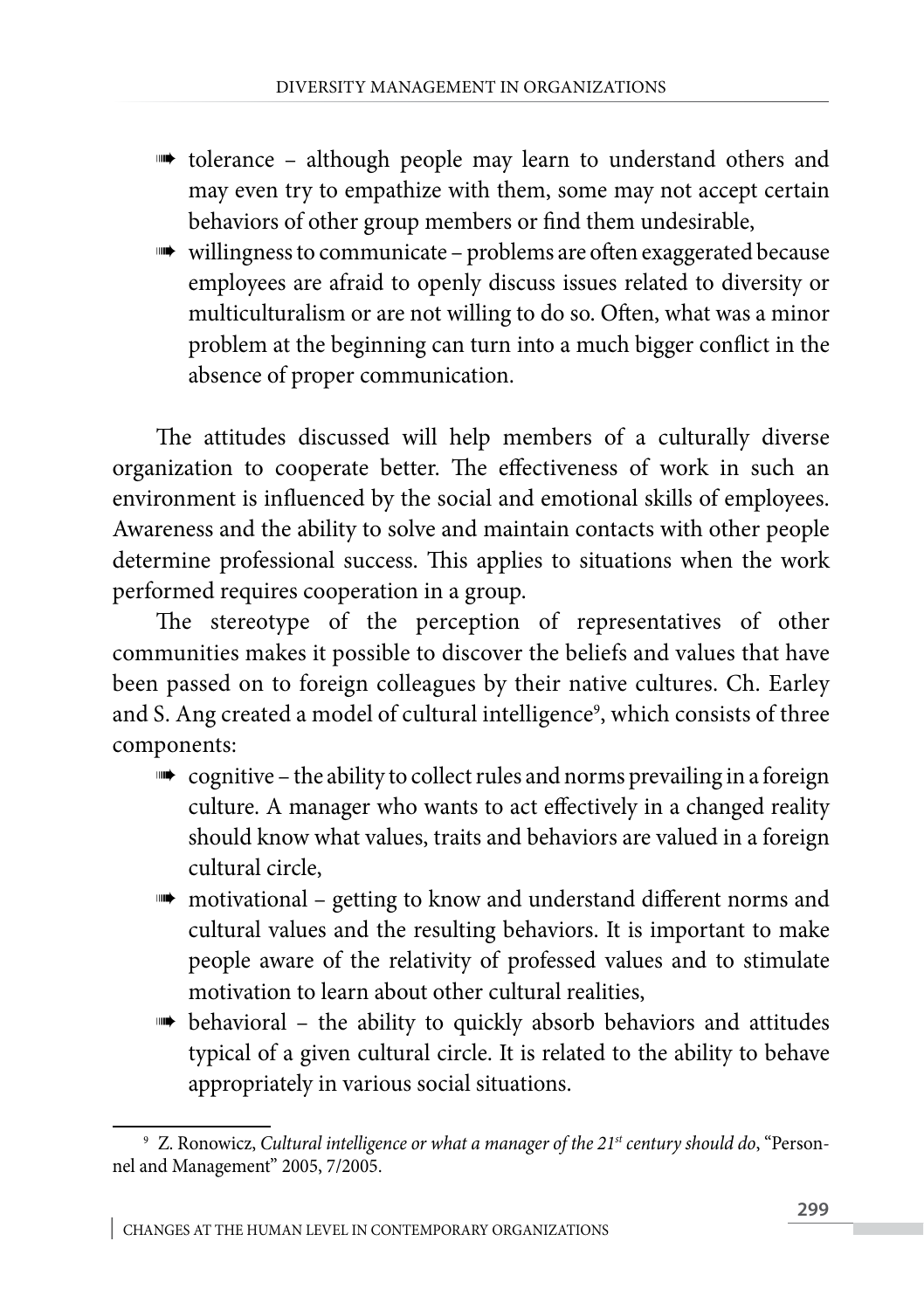The inability to imitate naturally and properly understand gestures and behaviors typical of a given culture proves a low level of development of cultural intelligence in the behavioral sphere.

#### **Diversity in the organization**

Diversity is a natural feature of the world. In an organization, it means that its members differ in one or more important dimensions, such as: age, gender, race or cultural background.

In the context of the entire organization, it can be understood  $as^{10}$ :

- employee diversity includes the group or situational identity of the organization's employees based on the represented race, gender, ethnicity, religion, sexual orientation, age, family status, economic status, cultural and geographical origin. It is related to demographic changes on the labor market.
- behavioral diversity includes work styles and thinking styles, learning and communication styles, beliefs and aspirations, value systems, as well as changes in employee attitudes and expectations.
- structural diversity includes interactions between functions and individual levels in the organization's structure and between organizations cooperating with a given organization.
- **business** diversity refers to market segmentation and diversification of products and services as well as various situations in the environment. The growing requirement of competitiveness, globalization, the development of modern technologies, and changes in business and political relations indicate the need to respond to the aspect of business diversity.

Every organization has to deal with the phenomenon of diversity. Failure to perceive cultural differences reduces work efficiency. In addition, difficulties in recruiting and retaining talented employees in the organization.

<sup>&</sup>lt;sup>10</sup> B. Mazur, *The role of the cultural factor in the process of learning and teaching*, "Praxelogy" 2005, 145/2005, p. 17.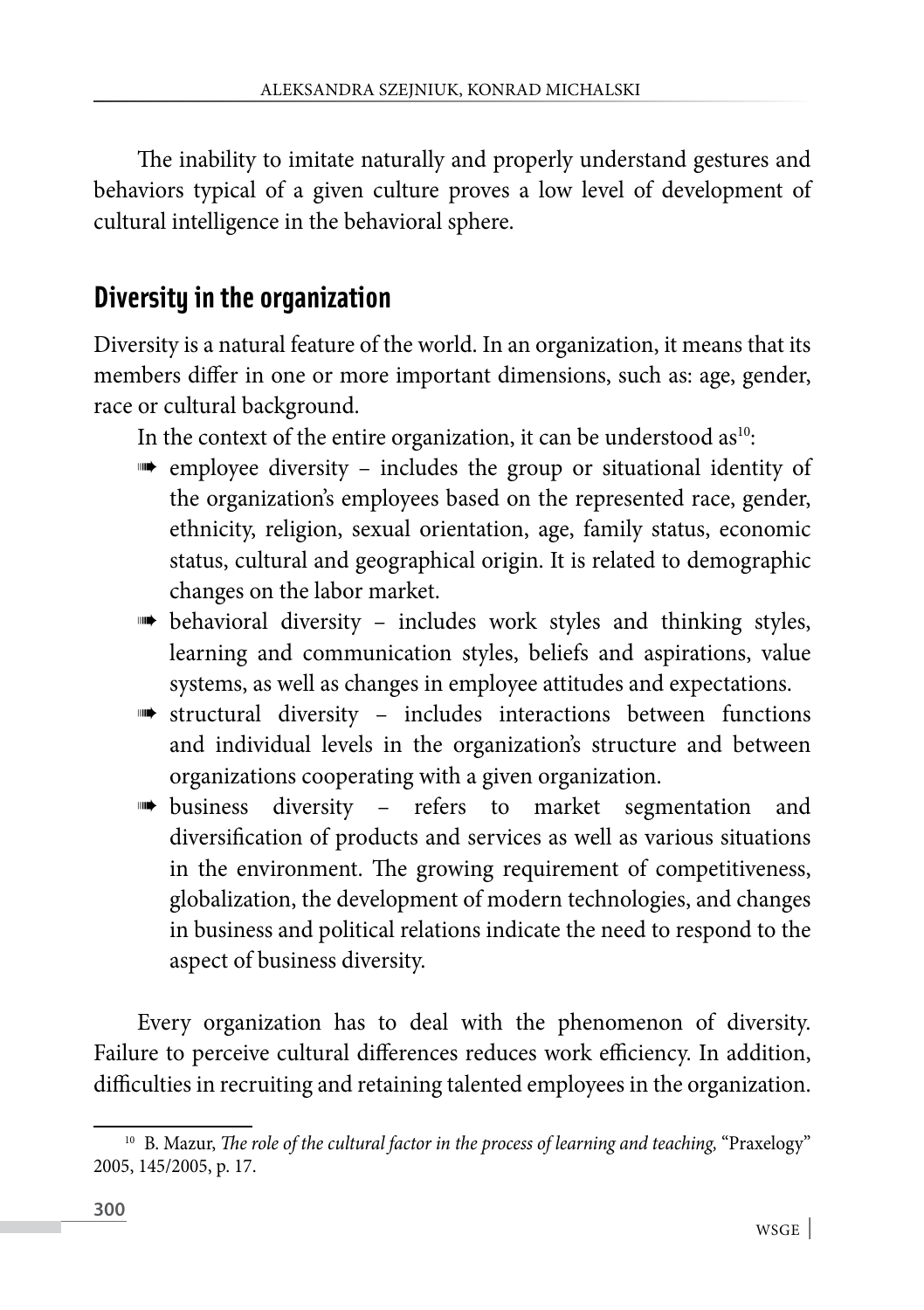The greatest threat that diversity and multiculturalism may pose for an organization are misunderstandings resulting from a variety of reasons, leading to a conflict<sup>11</sup>. A possible cause of conflicts may be that the employee was promoted or dismissed because of their dissimilarity.

Another source of conflict may be misunderstandings, misinterpretations or inappropriate mutual relations between representatives of various groups<sup>12</sup>. Conflict can also arise as a result of distrust or personal prejudice.

Diversity favors an organization's marketing efforts as it attracts more customers. For an organization to be successful, it is important to assume that the goal of managing cultural diversity is to maximize the potential of employees. The types of benefits of a culturally diverse organization are:<sup>13</sup>

- 1. The cost argument as the organization diversifies, the costs of ineptly integrating employees will increase.
- 2. The Human Resource Sourcing Argument Companies have a firm reputation as employers of women and ethnic minorities. Those with the best opinion on managing diversity will win the competition for the best.
- 3. Market argument in transnational organizations the sense and cultural sensitivity brought by members from other countries to marketing activities should significantly increase the effectiveness of these activities.
- 4. The Creativity Argument a variety of points of view and less emphasis on conforming to past norms, which characterize the modern way of managing diversity, should increase the level of creativity.
- 5. Problem solving argument The diversity of decision and problem solving groups' composition potentially leads to more effective decisions through different viewpoints and a more in-depth critical analysis of individual issues.
- 6. The System Flexibility Argument One consequence of the multicultural diversity management model is that the system will become less determined, less standardized and therefore more fluid.

<sup>11</sup> R. Griffin, *Fundamentals of organization management*, PWN, Warsaw 2004, pp. 192–193.

<sup>12</sup> Friday E., Friday S., *Managing diversity using a strategic planned change approach*, The Journal of Management Development 2003, 10 (22) 2003, pp. 342–358.

<sup>13</sup> J.A.F. Stoner, R.E. Freeman, Jr D.R. Gilbert, *Management*, PWE, Warsaw 1998, p. 206.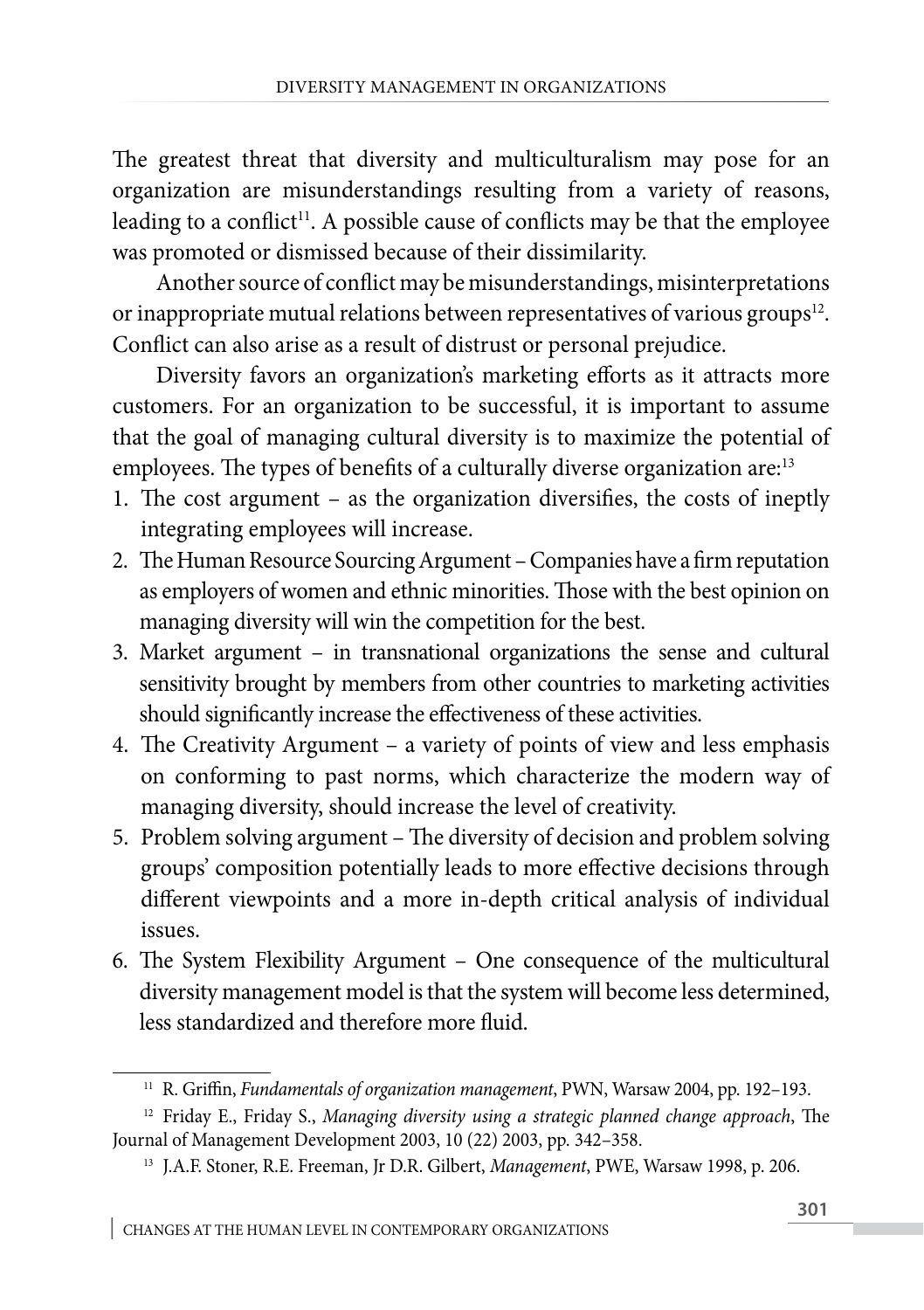Organizations that want to achieve the greatest possible benefits from diversity should choose the approach to diversity and then introduce them into their strategy<sup>14</sup>. Thanks to the strategy formulated in this way, one can expect greater effectiveness of activities for the benefit of the diversity of human resources. Such activities are conducive to the creation of an organizational culture, which is of particular importance in the situation of an organization with a diverse workforce.

Diversity should be seen as an organizational value. Managing it is about accepting and being responsible for coordinating or controlling the actual activities of the organization.

#### **Equality and diversity**

Human differences should be regarded as an actual phenomenon and not as a handicap of human nature. In determining social equality, each branch of production, each occupation, feint or profession brings together the most genetically appropriate people to perform a given function<sup>15</sup>.

Diversity is the result of both genetic and environmental differences. Personality, intelligence, and peculiarities change under the influence of these factors. Research confirms that the actual development of intelligence is conditioned by the interaction of genes and the environment – similar genes in dissimilar environmental conditions produce different effects, the same applies to dissimilar genes under similar conditions<sup>16</sup>.

It should be noted that genetic variation should not be viewed as a handicap of human nature, but as something unique. This especially applies to the situation related to the selection of employees and their appropriate use in the organization.

<sup>14</sup> R. Konce, *Redefining diversity: it's not the right things to do It also makes good business sense*, "Training and development", 12/2001, pp. 22–23.

<sup>15</sup> T. Dobzhansky, *Diversity and equality*, PIW, Warsaw 1979, p. 65.

<sup>16</sup> T. Dobzhansky, *Diversity and equality*, PIW, Warsaw 1979, p. 72.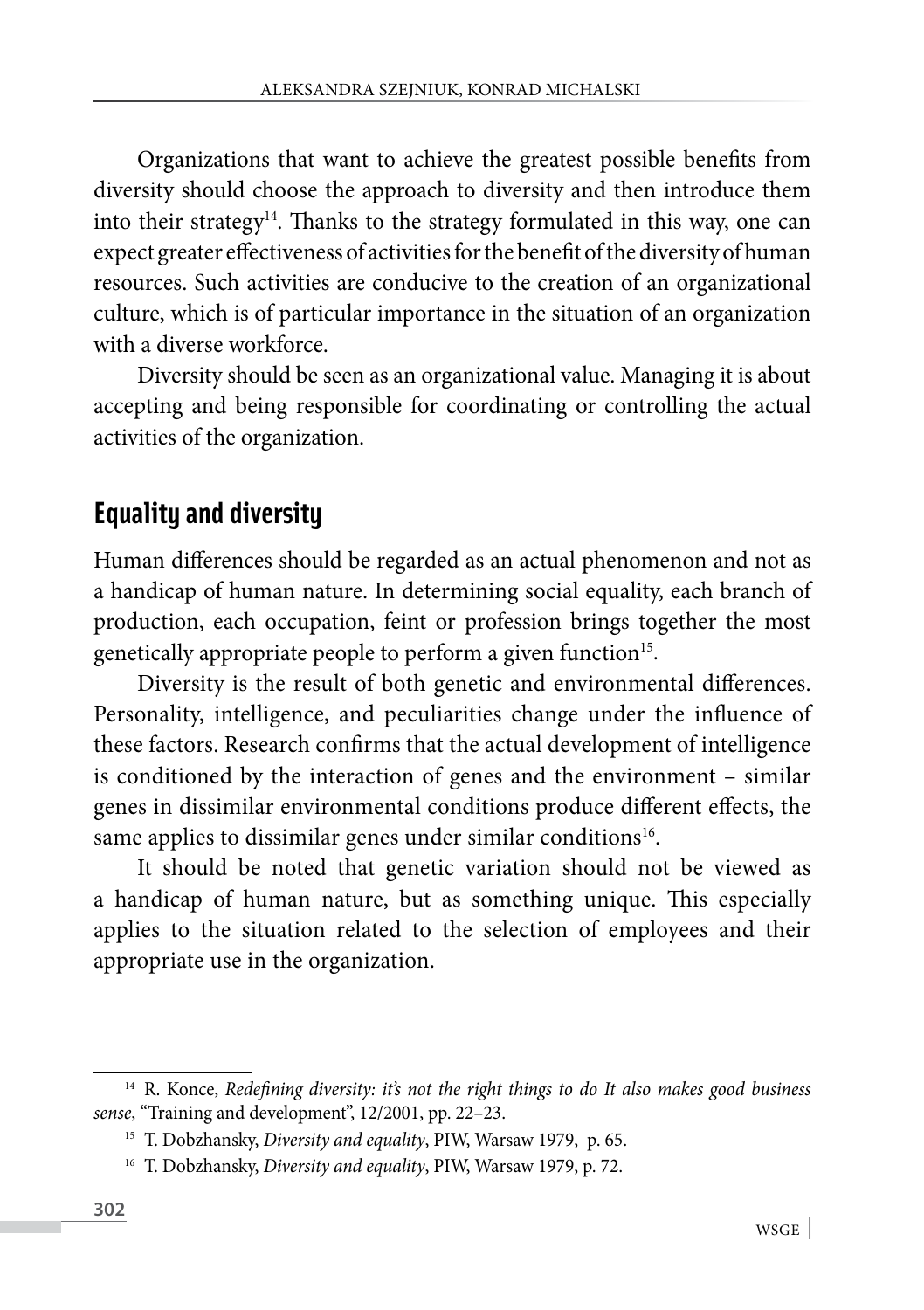#### **Diversity management**

In practice, human resource management, diversity management is a relatively new concept. His concept was born in the USA. It was related to the employment of immigrants who often did not know the language. Such actions laid the foundations for the enactment of the Civil Law Act in 1964. It was created for human rights and deals with social changes that continue to this day. There was a legislation of actions aimed at undertaking by entrepreneurs tasks related to the maintenance of women and ethnic minorities. Equally important was the legislation on the principles of equal opportunities, prohibiting discrimination on the grounds of race and religion. The concept of diversity management is gaining importance in Europe. There is a growing diversity of employees. In European businesses, the challenges of diversity relate to intercultural communication and cooperation to eliminate stereotypes and prejudices. This challenge primarily concerns managers, because they decide whether diversity will be an organisation's value or a burden. Therefore, they should integrate diversity in a way that allows multicultural organizations to increase efficiency from homogeneous organizations. Most European countries have taken into account differences such as age, gender, sexual orientation and religious beliefs under legal protection or by a code of practice introduced by the European Union, as equality and social inclusion remain an important principle. These principles are reflected in the EU directives<sup>17</sup>:

- 1. Directive on equal treatment and discrimination in employment and occupation.
- 2. Racial Equality Directive.

The Directive on equal treatment and discrimination in employment and occupation was adopted by the Council of the European Union in 2000. It states that any discrimination in employment and occupation is prohibited and illegal. Equal treatment applies to such matters as<sup>18</sup>:

<sup>&</sup>lt;sup>17</sup> Directive 2000/78 / EC [Electronic document] http: www.ind.org.pl/sonnszz/dyrekliwia\_UE.htm [Accessed: 01.06.2021].

<sup>&</sup>lt;sup>18</sup> Directive 2000/43 / EC [Electronic document] http: cms.horus.belfiles / 99935 / MediaArchive / pdf Poland\_POL.pdf [Accessed: 01.06.2021].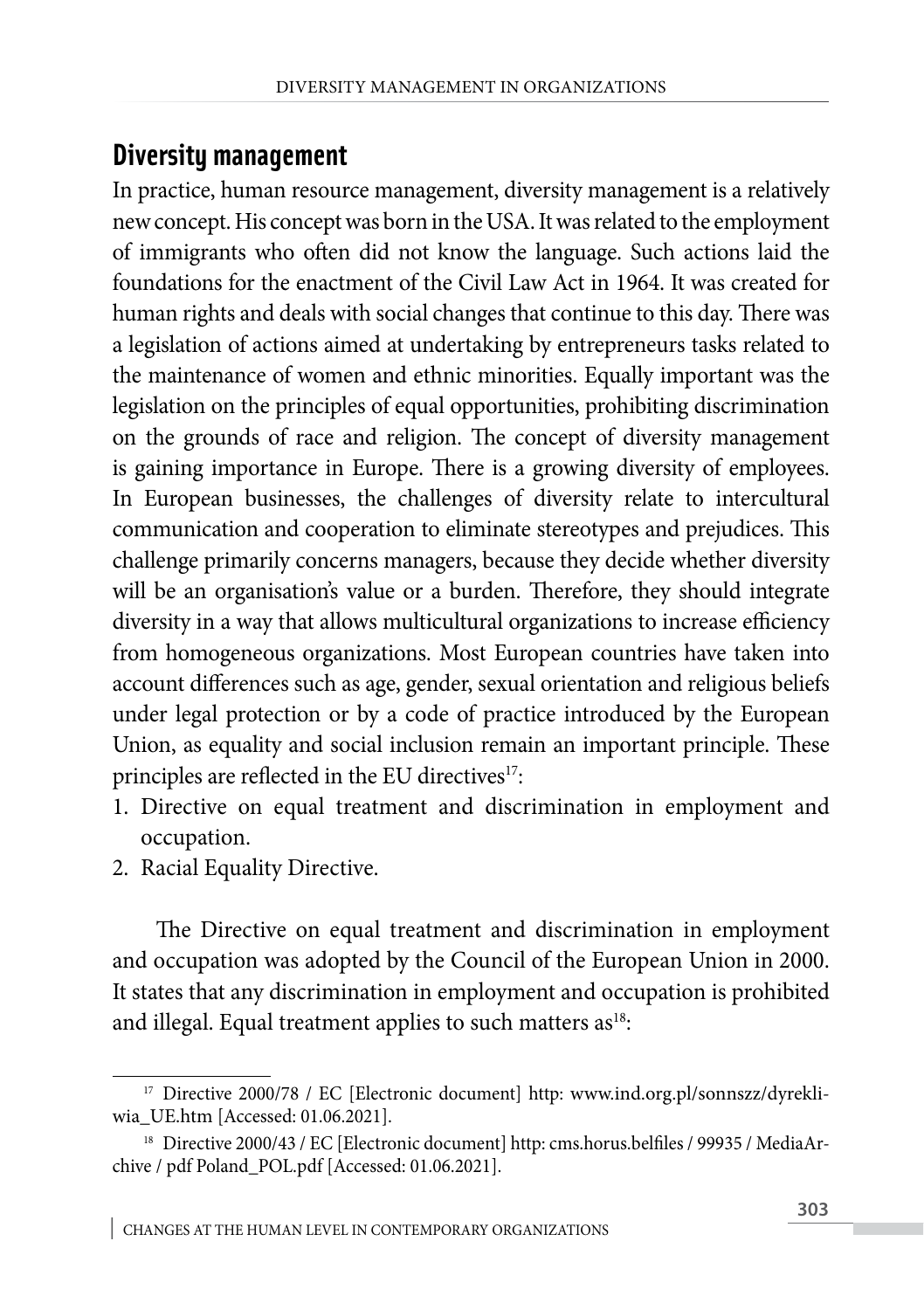- $\Rightarrow$  hiring creating equal conditions for access to work,
- **running** your own business creating appropriate conditions and assistance in starting and running it,
- **promotion** in employment by providing opportunities to raise qualifications,
- **a** access to career counseling, vocational training and education, retraining and practical vocational training through apprenticeships,
- $\blacksquare$  ensuring appropriate working and pay conditions,
- **providing protection against dismissal,**
- membership and participation in the work of workers 'and employers' organizations, and the privileges of belonging to them.

The Race Equality Directive was adopted by the European Union on the basis of Art. 13 of the Amsterdam Treaty. It provides protection against discrimination in employment and access to goods and services including social welfare, health, social security and education. It also includes many important definitions, such as discrimination, direct and indirect, harassment and victimization. Other significant regulations introduced by the Directive concern the permit to operate "Special measures", the reversal of the burden of proof and the establishment of equality institutions at national level<sup>19</sup>.

As a member of the European Union, Poland fulfilled all legal obligations before joining the Community. Issues related to equality between women and men have been included in the Constitution of the Republic of Poland. On the other hand, the EU gender equality directives have been implemented into the Labor Code. In Poland, there is the Office of the Government Plenipotentiary for the Equal Statute of Women and Men. It should be noted that properly managed diversity can be defined as<sup>20</sup>:

<sup>&</sup>lt;sup>19</sup> *Directive 2000/43 / EC* [Electronic document] http: cms.horus.belfiles / 99935 / MediaArchive / pdf Poland\_POL.pdf [Accessed: 01.06.2021].

<sup>&</sup>lt;sup>20</sup> M. Branka, *Equal rights, equal opportunities (in) equal reality or the European gender equality policy*, 2010 [electronic document], http://www.projekt-sampo.pl/pdf/europejska\_ polityka\_rownosci\_plci.pdf [Accessed: 01.06.2021].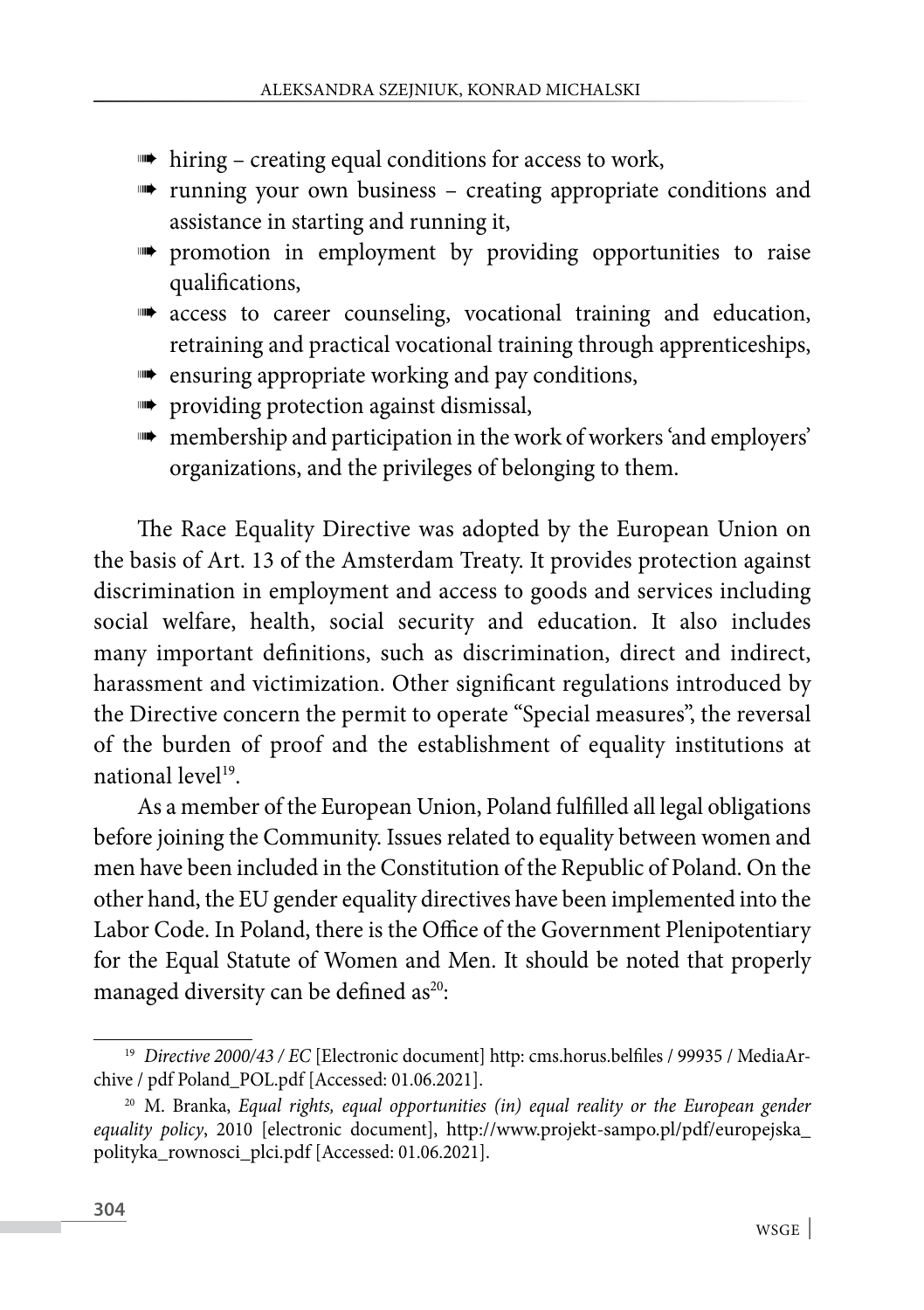- **diversity** and differences between people can and should, when properly managed, contribute to increasing the company's value,
- diversity includes all the ways in which people differ from one another, which means that it includes all the different characteristics, not only the most visible ones, such as age, gender, race, ethnicity or disability,
- organizational culture and work environment are concepts with which diversity remains very closely related.

The idea of managing diversity states that the workforce is made up of people belonging to different cultures. The use of this fact by the managers of the organization may contribute to greater work efficiency.

Equal opportunities in practice mean activities that are addressed to specific groups, eg women, the disabled, etc. It should be stated that diversity management is about creating a work environment in which every employee will be appreciated. All activities must be addressed individually to individual members of the organization, and not only to representatives of specific groups.

Diversity management provides an opportunity to review and evaluate all activities in the organization that are carried out within the framework of equal opportunities. Failure to take advantage of these opportunities will result in the problem of managing diversity in the organization not functioning. Thus, the aim of the organization should be objective and clearly formulated procedures. Excellence in the performance of individuals and the workforce should be aware of the influence of prejudices and stereotypes in decision making.

Equally important is flexibility, which means that a diversity-driven organization will be flexible in the style of work, practices and procedures of the company. The hallmark of an organization that fosters diversity is the individual employee and, above all, his needs. Regardless of group differences, diversityoriented organizations promote and develop all employees. Eliminating prejudice and discrimination strengthens the organization. Prefers a culture of openness and building trust among all employees.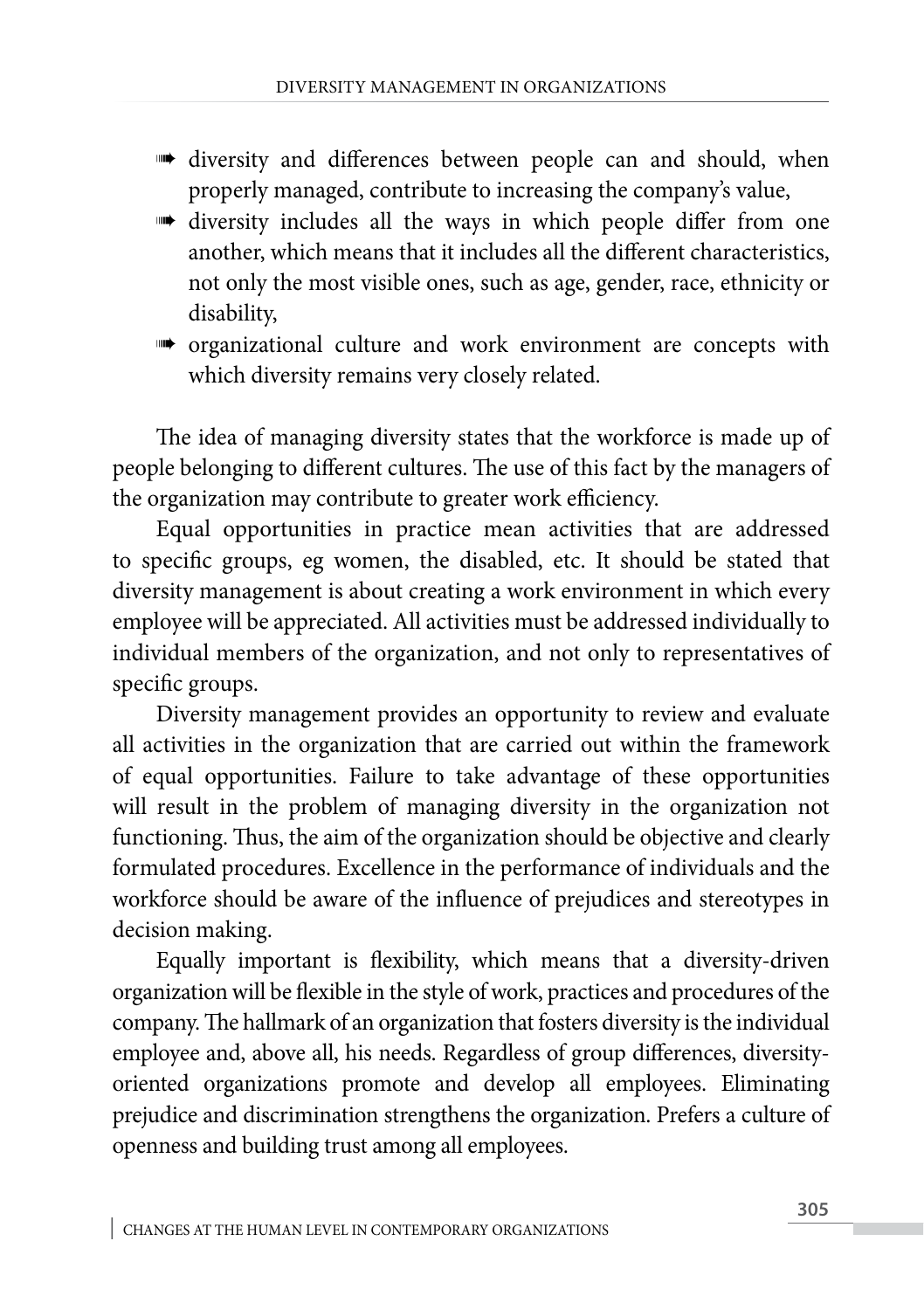The diversity of employees may be perceived differently by the organization. The organization should be divided into four groups<sup>21</sup>:

- 1. Organizations that ignore diversity.
- 2. Organizations that restrict themselves to applying the imperatives of law relating to diversity issues.
- 3. Organizations that not only adhere to legal principles, but are also prepared for ad hoc interventions in the event of conflicts arising from diversity.
- 4. Organizations that incorporate the principles of diversity management in their action strategy.

Situations with negative consequences for the organization concern organizations that do not perceive cultural differences.

On the other hand, diversity-oriented organizations demonstrate flexibility in terms of their work styles, practices and procedures within the organization. In addition, it develops and promotes all employees regardless of group differences. Organizations whose operation is based on openness, building trust between all employees, eliminates the prejudices of employees in organizations.

The pursuit of diversity management among European employers has led to the emergence of an international initiative promoted by the European Commission to popularize the Equality Charter. It is a written commitment to implement the policy of equal treatment and diversity management. Actively counteracting discrimination and mobbing in the workplace.

This initiative was signed by 12 countries, including Poland since 2012. In our country, the charter was signed by 96 organizations, including large private sector companies.

<sup>&</sup>lt;sup>21</sup> B. Mazur, *The role of the cultural factor in the process of learning and teaching*, "Praxelogy", 145/2005, pp. 55–56.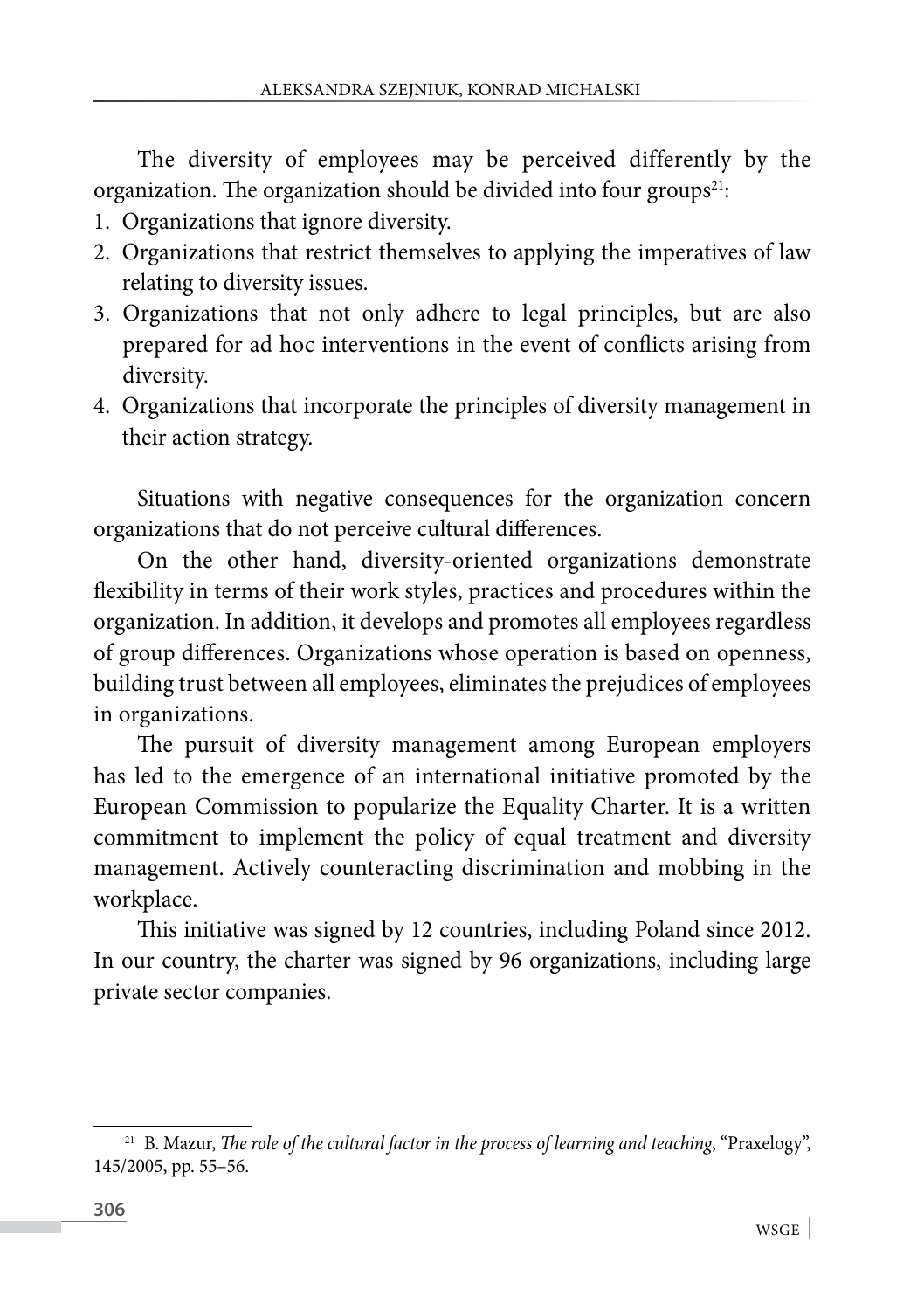#### **Diversity management plans and programs**

The complexity of the enterprise environment is related to the variety of employees. To achieve the success of a diversified organization, a sequence of six steps is used<sup>22</sup>:

- $\Rightarrow$  Step 1 Diversity project group the management team may establish a special team – the diversity project group composed of employees of different cultural backgrounds.
- $\Rightarrow$  Step 2 scenarios for the future there should be three different scenarios of what the business world will look like in 10–20 years with an emphasis on elements related to diversity. One scenario should be selected and the actions taken should be concentrated on it.
- $\Rightarrow$  Step 3 vision and strategy focusing on the strengths, weaknesses, opportunities and threats for the company resulting from the scenario. As a result, a formulated vision and mission of the company should arise. This lays the foundation for creating a company strategy.
- $\Rightarrow$  Step 4 diversity audit It allows you to assess the current situation of the company, as well as the attitude of employees to the issue of diversity.
- **Step 5 Company Goals Board and Diversity Project Group** members define the company's diversity management goals.
- **Step 6 Diversity Management Implementation The Diversity** Project Group plays an important role, directs all activities in the organization. It may be responsible for:
	- Diversity management leadership development programs for senior and junior management.
	- Trainings on building a team taking into account diversity in all departments of the company.
	- Events, meetings with a large number of employees to provide information on diversity management.

<sup>22</sup> M. Armstrong, *Human Resource Management*, Oficyna Ekonomiczna, Wolters Kluwer, Kraków 2005, p. 74.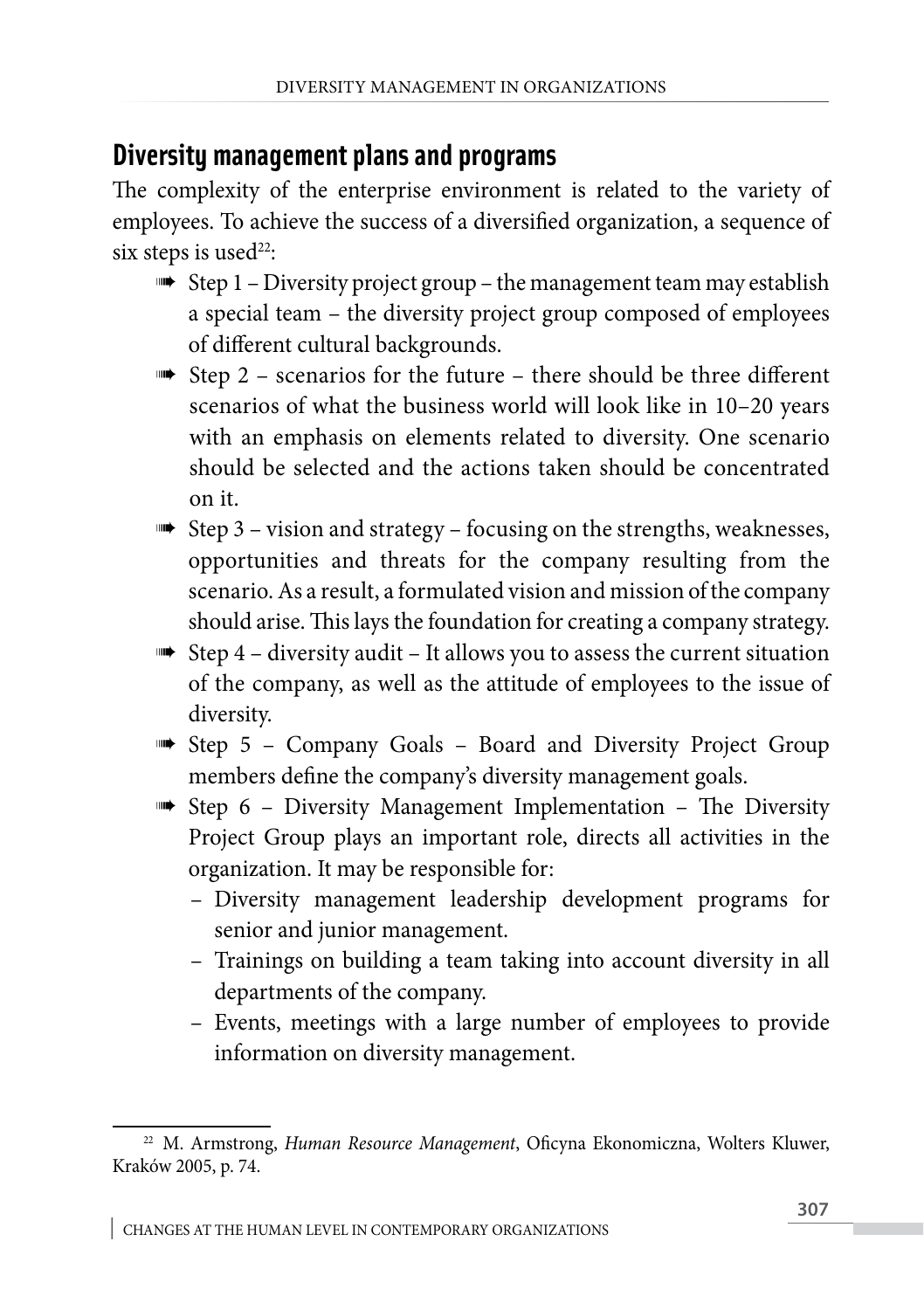- Changing tools for assessing the achievements of managers in order to strengthen diversity management and allows you to evaluate its course.
- Changing the tools HR departments use to recruit and maintain a diverse workforce, etc.

The introduction of changes in the organization results from significant organizational processes that relate to the structure of the organization, culture and economic position. Therefore, cultural training should be implemented that implement the principles of social learning such as motivation, attention, behavior and repetition. Proper management of an organization requires changes in the attitudes and behavior of employees. Planning changes related to the company's strategy is the basis for assimilating attitudes and behaviors in the organization.

Conducting diversity training is seen as a tool that helps the organization achieve its goals. Proper training of employees at all levels includes<sup>23</sup>:

- $\blacksquare$  conflict management skills,
- $\blacksquare$  effective transmission and reception of feedback,
- $\Rightarrow$  effective listening to others,
- ability to observe the group,
- ability to make group decisions.

Managing diversity requires many changes. First of all, they concern the employees themselves. Especially their behavior and attitudes towards constant changes. Each organization in its culture must take into account the diversity and adaptation at the individual and group level. It should take into account interpersonal relationships throughout the organization.

Recognizing diversity requires accepting the culture of other employees. As well as commitment and experience in perceiving reality. Extremely important in this respect is tolerance in the area of knowledge accumulation and the way of creating processes in the organization.

<sup>23</sup> D.J. Grublo, *Human Resource Management*, Oficyna Ekonomiczna, Wolters Kluwer, Kraków 2005, pp. 36–38.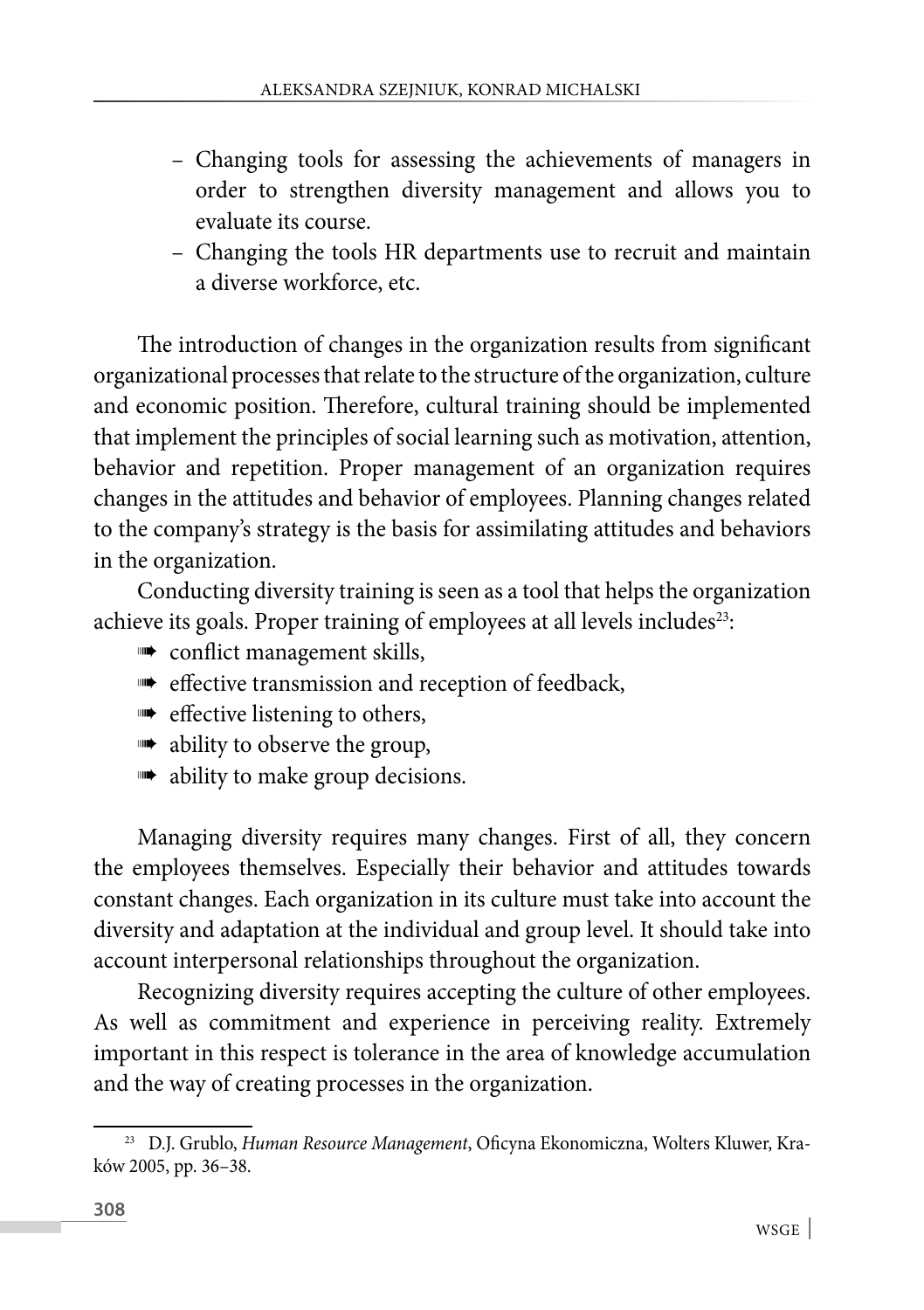### **The benefits of managing diversity in Polish companies**

Managing diversity offers many benefits to an organization. It facilitates the organization's success because it shapes the ways of behaving in the work environment.

Based on the analysis of the implementation status of diversity management in companies participating in the 16th edition of the Human Resource Management Leader Competition, benefits can be indicated for both organizations and employees. It is mainly<sup>24</sup>:

- **benefits resulting from the diversity of teams, creativity, innovation** thanks to breaking the routine, stereotypical approach to the problem,
- **mutual learning from others,**
- $\blacksquare$  a better working environment and greater involvement of employees in the company's affairs,
- **DED** positive image of the company as an attractive employer,
- **the ability to attract the best candidates to the company,**
- **s** greater flexibility and the company's adaptability to changing conditions and the changing environment,
- **sum** greater customer variety,
- **EXECUTE:** greater competitiveness through increasing creativity, innovation and efficiency,

In order to obtain the above-mentioned benefits, it is necessary to properly communicate the principles of the introduced system. As well as organizing trainings and workshops on the diversity faced by the organization.

The benefits resulting from the diversity of people performing the work justify the need to go beyond anti-discrimination and equalizing opportunities in order to manage diversity.

It is assumed that the differences of both the individual and the groups that make up employment in the enterprise should be appreciated. Therefore,

<sup>&</sup>lt;sup>24</sup> A. Rogozińska-Pawelczyk, Diversity management in Polish organizations [in] Towards di*versity – new challenges in managing the organization and social potential*. VOLUME XVII / Book 2 / Part III 2016, pp. 28–29.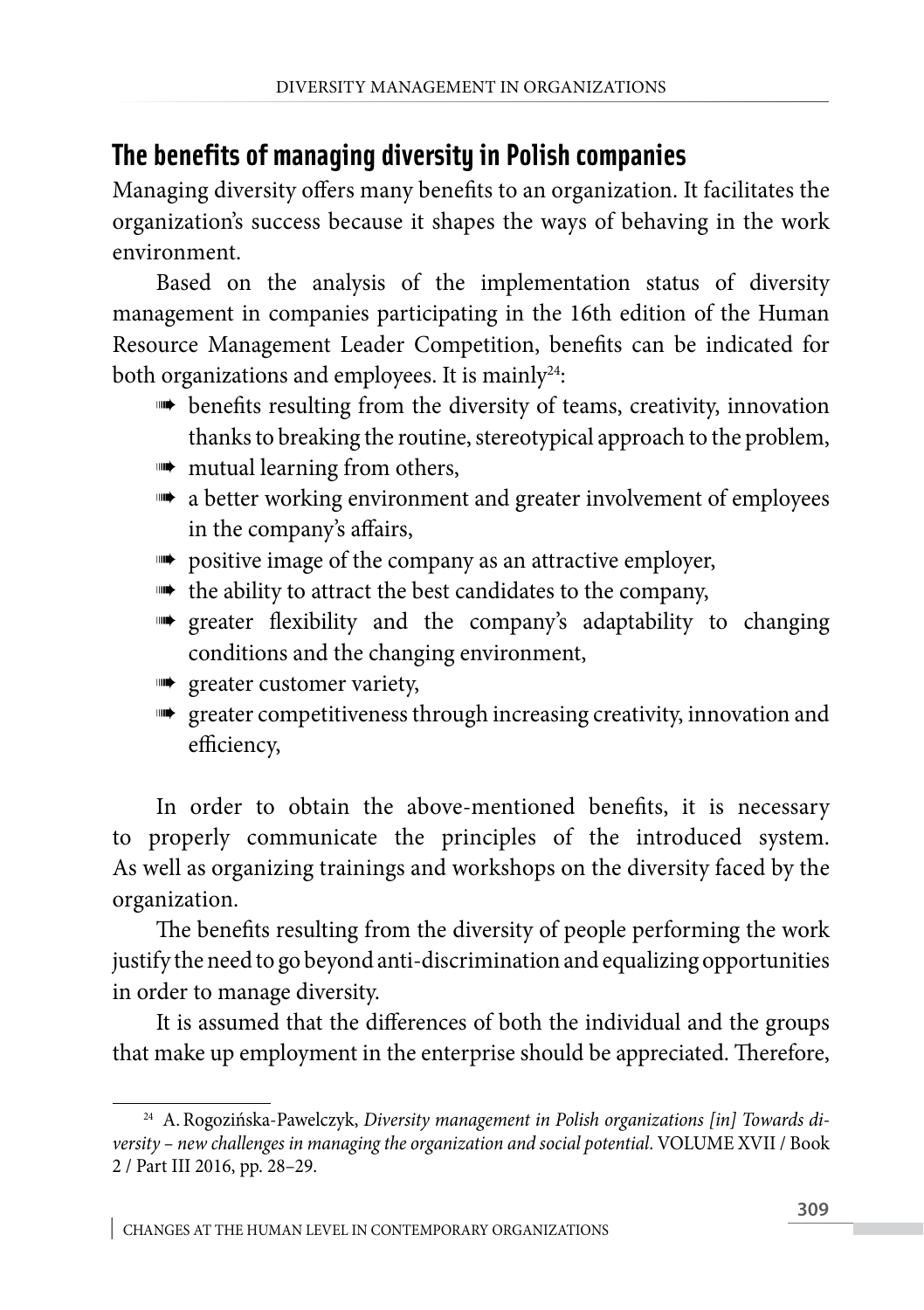the advantage of such action is the fact of enriching human capital by increasing its value and quality. The result is an increase in work efficiency as well as creating value for stakeholders.

Employees are treated as partners with equal rights. Partners are not instructed. They must be convinced of the rightness of performing their tasks. Employee performance is taken into account, which is an important element of diversity management in enterprises.

#### **Conclusions**

Diversity can become an added value when you have the ability to use them. Managing diversity should become an advanced practice through its formalized nature. Generally, organizations should apply the principles and transparency of conduct, guided by the principle of equal opportunities. Conscious use of human resource management instruments that adapt to different groups of employees. Enterprises should run information campaigns that build awareness of the importance of diversity in the workplace. Organizations are made up of teams of people who are diverse in many ways. Their possession favors the possibility of acquiring and retaining customers, creating a better financial condition of the organization. The challenge of managing a company in terms of diversity is to build trust between colleagues, employees and superiors. Such actions are possible in organizations that build trust into the culture of the organization, treating it as the basis of all corporate principles.

Regardless of the reasons behind the management's decision to use the element of diversity in relation to the organisation's human resources, the benefits of introducing diversity management are invaluable. Therefore, dissemination of this type of practice in organizations is expected.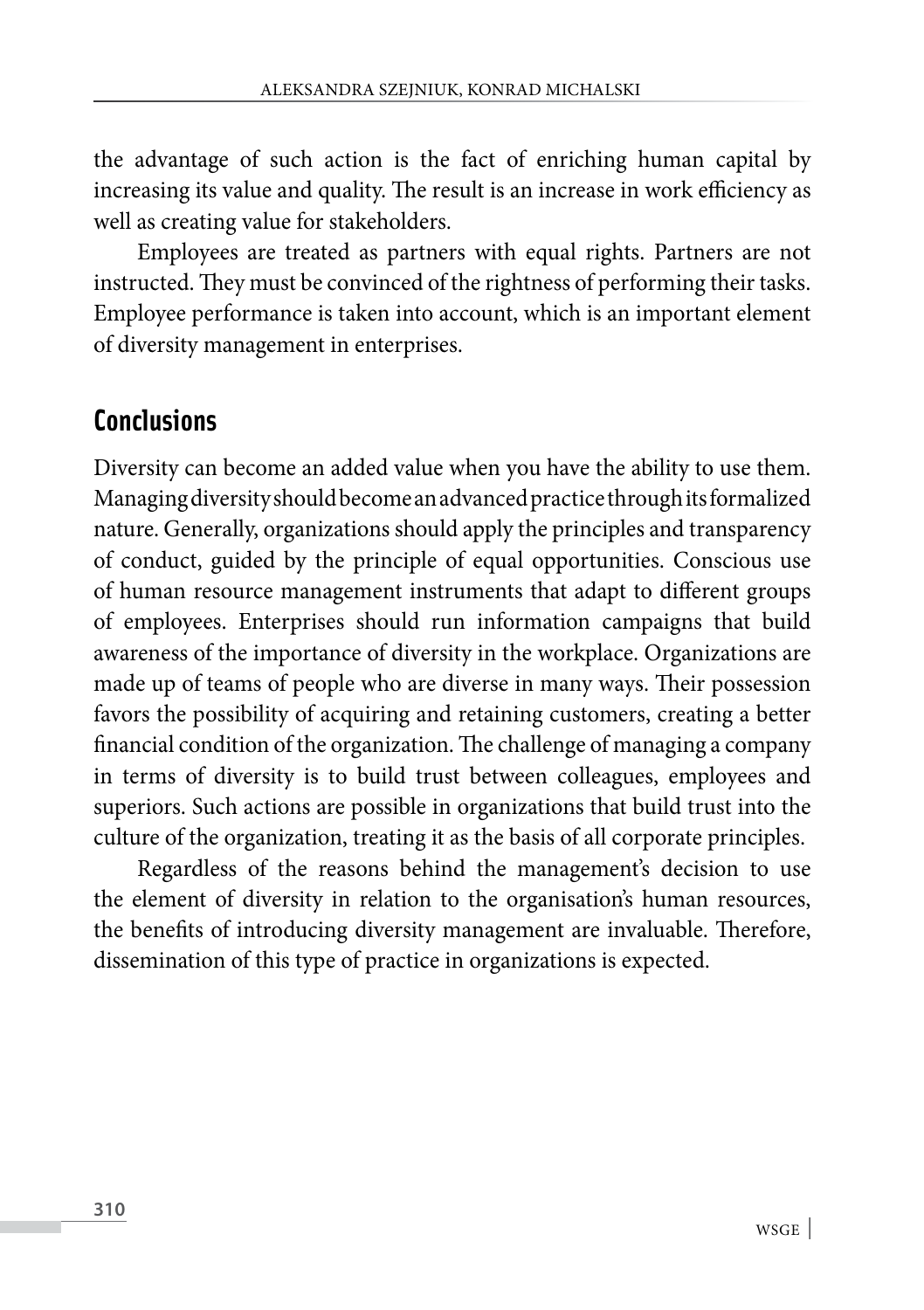#### **References**

- Armstrong M. (2005). *Human Resource Management*, Oficyna Ekonomiczna, Wolters Kluwer, Kraków
- Armstrong M., Taylor S. (2016). *Human Resource Management*, Wolters Kluwer Polska, Warsaw
- Bauman Z. (2007). *Fluid Times, Life in the Age of Uncertainty,* Polity Press, Cambridge
- Bojarunie M., Florek I., Jarmoła P. (2018). *Diversity management in Poland and Ukraine as a response to demographic changes*, Intercultural Comunication 1 (4) 2018, 200
- Branka M. (2010). *Equal rights, equal opportunities (in) equal reality or the European gender equality policy* [electronic document], http://www.projekt-sampo. pl/pdf/europejska\_polityka\_rownosci\_plci.pdf [Accessed: 10.05.2021]
- Bregin D., Wojkowska M., Powlęga M., Rutkowska E. (2014). *Equal treatment in public administration*, Chancellery of the Prime Minister
- Dobzlansky I. (1979). Diversity and equality, PIW, Warsaw
- Directive 2000/43 / EC [Electronic document] http: cms.horus.belfiles / 99935 / MediaArchive / pdfPoland POL.pdf [Accessed: 01.06.2021]
- Directive 2000/78 / EC [Electronic document] http: [www.ind.org.pl/sonnszz/](http://www.ind.org.pl/sonnszz/dyrekliwia_UE.htm) [dyrekliwia\\_UE.htm](http://www.ind.org.pl/sonnszz/dyrekliwia_UE.htm) [Accessed: 01.06.2021]
- Filipowicz G. (2013). *Organizational development through employee efficiency development*, Wolters Kluwer Polska, Warsaw
- Friday E., Friday S. (2003). *Managing diversity using a strategic planned change approach*, The Journal of Management Development, 10 (22) 2003
- Grublo D.J. (1995). *Respecting our differences*, "Women is bussines", 6/47
- Gryffin R. (2004). *Fundamentals of organization management*, PWN, Warsaw
- Kępka J. (2009). *Is tolerance necessary in an indifferent world*, "Keryks", International Pedagogical Review VII
- Koonce R. (2001). *Redefining diversity: it's not the right things to do It also makes good business sense*, "Training and development", 12/2001
- Maziarz L. (2016). *Managing the motivation of experts on the example of specialists from the IT industry*, CeDeWu, Warsaw